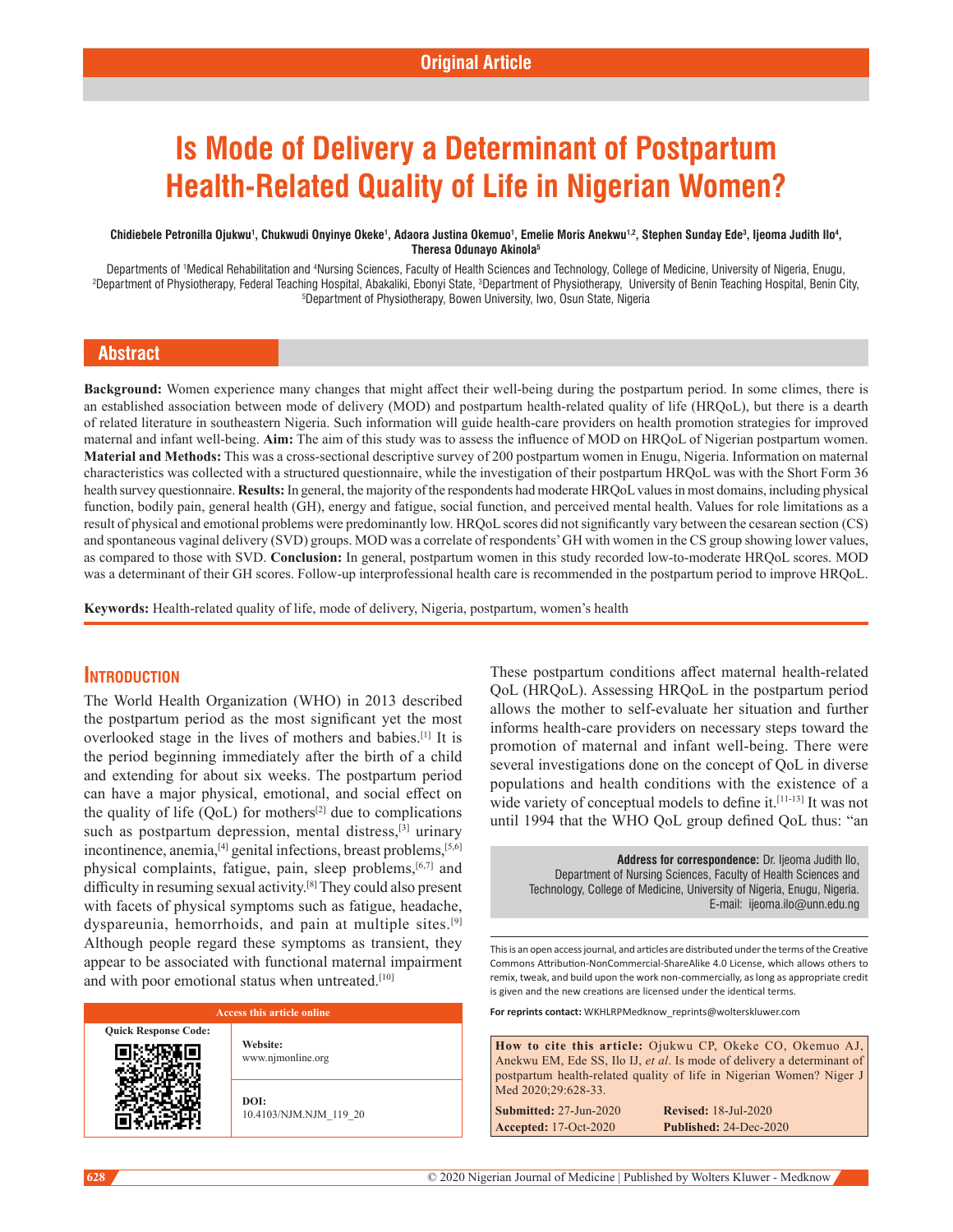individual's perception of their position in life in the context of the culture and value systems in which they live and in relation to their goals, expectations, standards and concerns."[14,15] When authorities make a description of the QoL in the context of health and diseases, they commonly refer to it as HRQoL, which goes beyond the direct measure of health and focuses on the QoL consequences of health status.[16] Relative to the childbearing years, several factors such as mode of delivery (MOD), physical, mental, and social changes affect the postpartum HRQoL.<sup>[17]</sup>

MOD is a known determinant of the severity of most postpartum health challenges as well as individual recovery rates.[2,18-20] Most of the births in Nigeria are through spontaneous vaginal deliveries (SVDs).<sup>[21]</sup> For more than 10 years now, there has been a major global increase in the rate of cesarean deliveries, and this trend has been attributed to changing maternal characteristics and professional clinical practice styles, increasing malpractice pressure, as well as economic, organizational, social, and cultural factors.[22] Although Betrán *et al*.<sup>[22]</sup> reported that cesarean section (CS) rates in Nigeria and Guinea decreased over the past decades as compared to other countries, more recent studies<sup>[21,23]</sup> have shown increasing rates, particularly among women in the relatively high wealth quintile.[23] the WHO recommends the utilization of CSs when maternal and fetal life is at risk.<sup>[24]</sup> However, the debate on the best practices (SVD vs. CS) to minimize postnatal morbidity remains a matter of controversy both from professionals' perspectives and from women's perceptions of the childbirth experience.[25]

MOD and childbirth experience may have a long-term effect on HRQoL.[2,18-20] Studies[4,18,19,26] already investigated the association between type of delivery and  HRQoL, but there is still a controversy on the degree of this association. Huang *et al*. [4] previously reported that women who underwent SVD had higher mean physical HRQoL  scores, as compared to those with CS, whereas mental HRQoL did not vary between both the groups. Others showed decreased  $HRQoL^{[27]}$  and poorer mental health  $(MH)^{[25]}$  in postpartum women with CS, as compared to those with SVD. However, other studies did not confirm any relations between MOD and some domains of HROoL.<sup>[4,26]</sup>

Because of improving health-care practices and outcomes in postpartum women, there is a need to assess the impact of their MOD on their HRQOL. As much as authorities have assessed such relationships in other climes, there is still a scarcity of related studies among sub‑Saharan African women. Thus, this study aimed to evaluate the relationship between MOD and postpartum HRQoL of Nigerian women.

# **Materials and Methods Study participants**

The sample size calculation for an infinite population<sup>[28]</sup> required a sample of 384 to complete this study. However, 200 conveniently selected postpartum women were willing

and available to participate in this cross‑sectional descriptive survey. The participants' recruitment was from postnatal clinics and immunization centers of seven hospitals in Enugu, Nigeria. We included only mothers within 6–24  weeks of postpartum duration in this study. Those not included in the study were women who are pregnant and have  a stillbirth or dead infant(s) from their last pregnancies, postpartum depression, or other significant mental and neuromusculoskeletal disorders affecting mobility and functioning as well as with self-reported memory deficits were self-reported through verbal interviews.

## **Instruments for data collection**

We used a structured form to collect information on respondents' general characteristics, including maternal age, occupation, educational level, parity, gravidity, number of children, MOD, and postpartum duration.

Assessment of their HRQoL was with the Short Form 36 (SF‑36) health survey questionnaire. The SF‑36 is a standard and widely used HRQoL instrument. It covers eight domains, including physical function (PF, ten items), role limitations due to physical problems (RP, four items), bodily pain (BP, two items), general health (GH, five items), energy and fatigue (EF, four items), social function (SF, two items), role limitation due to emotional problems (RE, three items), and perceived MH (five items).

The scores within each domain range from 0 to 100 with higher, intermediate, and lower scores indicating a high, moderate, and low HRQoL, respectively.<sup>[29,30]</sup> The SF 36 is proven to be an adaptable, reliable, and valid measure for HRQoL, and many studies involving different postpartum populations utilized it as their instrument of choice.[31-33] The usefulness and validity of the modified SF‑36 and modifications to reflect the cultural context of Nigeria is as documented by Mbada *et al*. [34]

## **Ethical issues and procedure**

Ethical approval for this study was by the Research and Ethics Committee of the University of Nigeria Teaching Hospital, Ituku‑Ozalla, before commencing the study. Researchers of this study submitted a cover note explaining the study along with consent and ethical certificates to the conveniently selected postnatal clinics and immunization centers before the study. Respondents gave written informed consent before their participation. Two trained research assistants distributed the English version of the study instrument to the respondents, and filled copies were collected immediately afterward.

## **Data analysis**

Scoring the SF-36 health survey questionnaire is a two-step process. First, numeric values were assigned to the responses and recorded per the scoring key. All items were scored such that a high score defines a more favorable HRQoL. Cumulatively, the analyst totaled the total scores per domain on a scale of 0–100 such that the minimum and maximum possible values are 0 and 100, respectively. Incompletely filled questionnaires were excluded from the analysis. To the extent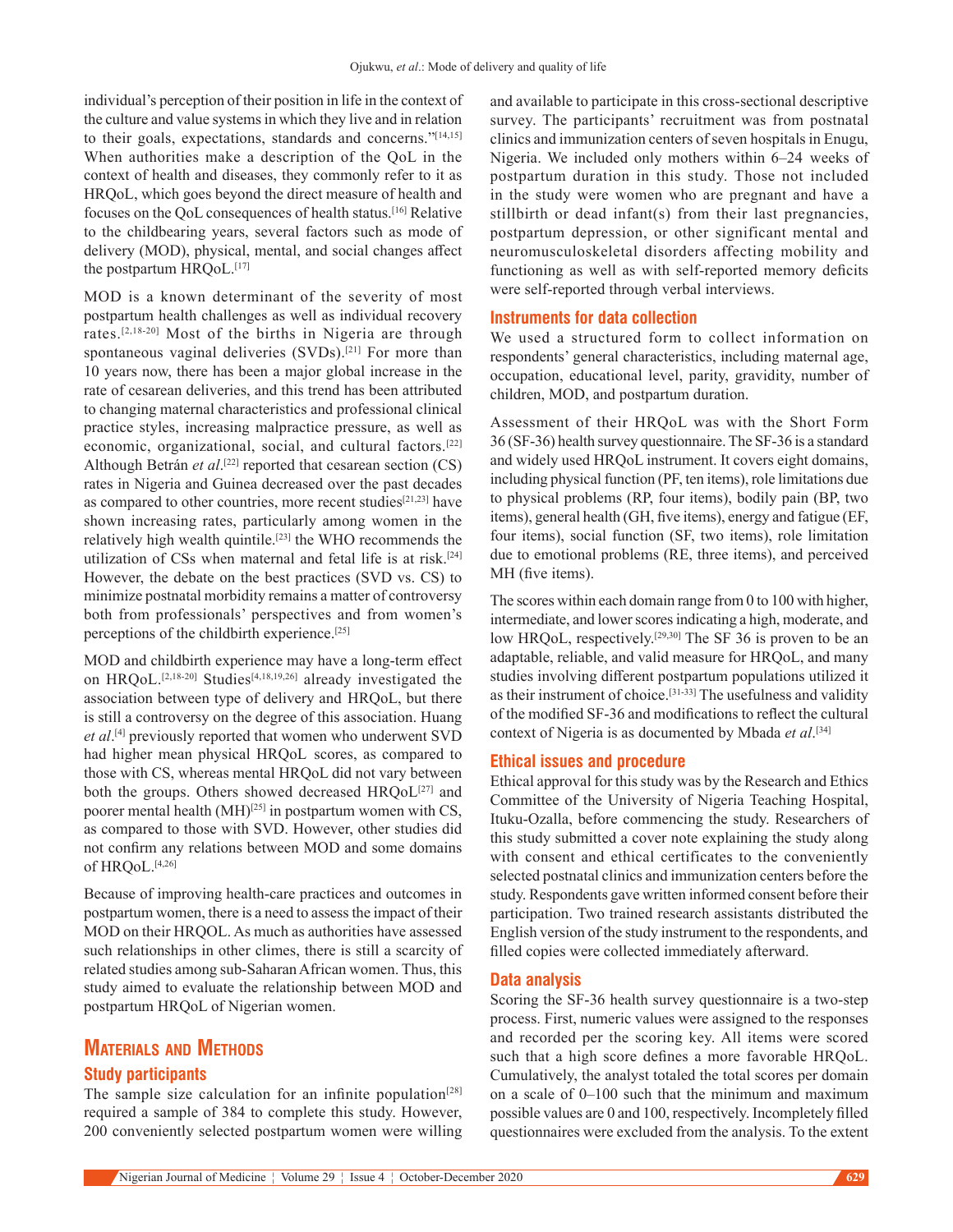of our literature search, there are no existing normative data of SF-36 scores for Nigerian pregnant and postpartum women. Hence, for this study, HRQoL scores were categorized as low (<40), moderate (40–60), and high (>60).

Descriptive statistics of mean, standard deviation, frequencies, and percentages were used to summarize data. The determination of statistical differences between HRQoL values of both the groups was with an independent *t*-test, and a correlation between MOD and HRQoL values was with Pearson's correlation coefficient. Significantly correlated variables further underwent linear regression analysis with the alpha value set at  $P = 0.05$ . The analysis was with the aid of SPSS version 22 (Chicago, IL, USA).

# **Results**

Out of the 390 distributed questionnaires, 200 were completed and returned, yielding a response rate of 51.3%.

Table 1 reveals that most of the respondents were <30 years of age  $(64.0\%)$ , civil servants  $(40.0\%)$ , within  $6-16$  weeks postpartum (54.5%), and had their recent child (ren) through SVD (64.0%). Slightly above half of them were primigravida (52.5%), primiparous (55.5%), and had one child (58.0%). Results revealed that most of the study's respondents had moderate HRQoL values in most domains, including PF (48.5%), BP (67.5%), GH (68.5%), EF (72.0%), SF (55.0%), and perceived MH (58.0%). On the other hand,

| Table 1: Demographic characteristics of the respondents |                      |               |
|---------------------------------------------------------|----------------------|---------------|
| <b>Variables</b>                                        | <b>Options</b>       | Frequency (%) |
| Age                                                     | Under 30             | 128 (64.0)    |
|                                                         | $31 - 40$            | 65(32.5)      |
|                                                         | $41 - 50$            | 7(3.5)        |
| Education                                               | No school            | 10(5)         |
|                                                         | Elementary           | 43(21.5)      |
|                                                         | High school          | 99 (49.5)     |
|                                                         | College              | 40(20)        |
|                                                         | Higher education     | 8(4)          |
| Employment status                                       | Yes                  | 130 (65.0)    |
|                                                         | N <sub>0</sub>       | 70(35)        |
| Proximity to a health clinic/                           | $0 - 10$             | 60(30)        |
| hospital (km)                                           | $11 - 20$            | 110(55)       |
|                                                         | $21 - 30$            | 29(14.5)      |
|                                                         | >30                  | 1(0.5)        |
| Occupation                                              | Homemaker            | 27(13.5)      |
|                                                         | Trader               | 28(14)        |
|                                                         | <b>Businesswoman</b> | 31(15.5)      |
|                                                         | Civil servant        | 80 (40)       |
|                                                         | Student              | 31(15.5)      |
|                                                         | Others               | 3(1.5)        |
| Mode of delivery                                        | <b>SVD</b>           | 128 (64)      |
|                                                         | CS                   | 72 (36)       |
| Postpartum duration (weeks)                             | < 6                  | 43(21.6)      |
|                                                         | $6 - 16$             | 109 (54.5)    |
|                                                         | >16                  | 48 (23.9)     |

the majority of them scored low values in RP (68.5%) and RE (49.0%) domains [Table 2].

HRQoL values in all domains did not significantly  $(P > 0.05)$ vary between the women with SVD and CS. However, marginal differences existed between groups, with the SVD group recording higher values in five domains including PF, EF, perceived MH, SF, and GH [Table 3]. Women in the CS group recorded higher values in the other three domains of RP, RE, and BP. Table 4 shows that MOD only significantly correlated with respondents' GH domain scores. A 0.03 difference in GH existed between women with CS and SVD deliveries, meaning that women who underwent CS reported a GH score that is 0.03 lower than women with SVD. However, only 2.5% of the variation in GH is explained by MOD  $(R^2 = 0.025)$ , suggesting that many other factors could be influencing GH in postpartum women.

However, MOD did not significantly  $(P > 0.05)$  correlate with each of the other domains, including PF, role limitation because of physical problems, BP, EF, SF, role limitation because of emotional problems, and perceived MH.

# **Discussion**

This study investigated the influence of MOD on postpartum HRQoL among postpartum women in Enugu, Nigeria. Women's viewpoint of their HRQoL is a pertinent measure of the quality and effectiveness of maternal and child health interventions.[35]

| Table 2: Quality of life of postpartum mothers |                       |               |
|------------------------------------------------|-----------------------|---------------|
| Domains of HROoL                               | <b>Level of HROoL</b> | Frequency (%) |
| Physical functioning QoL                       | Low                   | 74 (37)       |
|                                                | Moderate              | 97 (48.5)     |
|                                                | High                  | 29(14.5)      |
| Role limitation due to physical                | Low                   | 137 (68.5)    |
| functioning QoL                                | Moderate              | 31(15.5)      |
|                                                | High                  | 32(16)        |
| Role limitation due to emotional               | Low                   | 98 (49)       |
| well-being QoL                                 | Moderate              | 19(9.5)       |
|                                                | High                  | 83 (41.5)     |
| Energy and fatigue QoL                         | Low                   | 41(20.5)      |
|                                                | Moderate              | 144(72.0)     |
|                                                | High                  | 15(7.5)       |
| Emotional well-being QoL                       | Low                   | 39(19.5)      |
|                                                | Moderate              | 116(58.0)     |
|                                                | High                  | 45(22.5)      |
| Social functioning QoL                         | Low                   | 60(30)        |
|                                                | Moderate              | 110(55)       |
|                                                | High                  | 30(15)        |
| Pain OoL                                       | Low                   | 44 (22)       |
|                                                | Moderate              | 135(67.5)     |
|                                                | High                  | 21(10.5)      |
| General health QoL                             | Low                   | 31(15.5)      |
|                                                | Moderate              | 137 (68.5)    |

High 32 (16)

SVD: Spontaneous vaginal delivery, CS: Cesarean section

QoL: Quality of life, HRQoL: Health-related QoL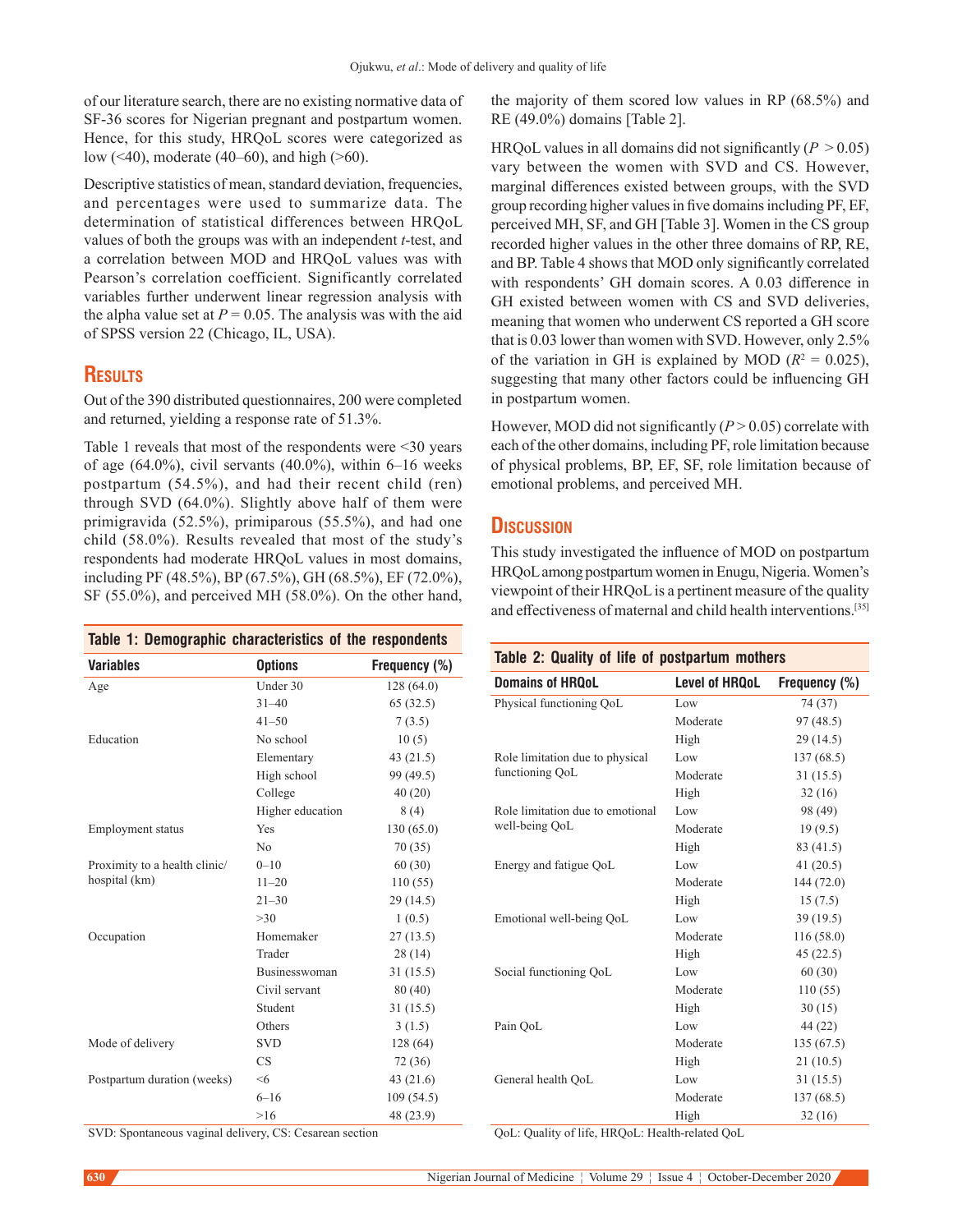## **Table 3: Spearman correlation between different domains of health-related quality of life and postpartum characteristics of the postpartum mothers**

|                          | r(P)            |                  |                 |                 |                 |                 |                 |                 |
|--------------------------|-----------------|------------------|-----------------|-----------------|-----------------|-----------------|-----------------|-----------------|
|                          | <b>PF</b>       | <b>RLPH</b>      | <b>RLEP</b>     | EF              | EW              | <b>SF</b>       | P               | <b>GH</b>       |
| Mode of<br>delivery      | $-0.085(0.228)$ | $-0.002(0.976)$  | 0.078(0.275)    | $-0.031(0.660)$ | $-0.040(0.576)$ | $-0.045(0.531)$ | $-0.042(0.555)$ | $-0.144(0.042)$ |
| Family<br>setting        | $-0.049(0.494)$ | $-0.136(0.056)$  | 0.150(0.350)    | $-0.014(0.848)$ | 0.044(0.541)    | 0.009(0.905)    | 0.038(0.598)    | $-0.018(0.803)$ |
| Proximity to<br>hospital | $-0.047(0.519)$ | $-0.076(0.295)$  | $-0.044(0.542)$ | $-0.022(0.760)$ | $-0.090(0.212)$ | $-0.037(0.609)$ | $-0.013(0.852)$ | $-0.046(0.520)$ |
| Postpartum<br>duration   | $-0.098(0.178)$ | $-0.168(0.021*)$ | 0.101(0.167)    | 0.132(0.070)    | 0.090(0.217)    | 0.127(0.081)    | 0.110(0.130)    | 0.057(0.438)    |
| Gestation<br>period      | 0.114(0.109)    | 0.127(0.076)     | 0.089(0.213)    | $-0.095(0.184)$ | 0.096(0.178)    | 0.048(0.499)    | 0.091(0.202)    | 0.037(0.600)    |
| Postpartum<br>illness    | $-0.074(0.298)$ | $-0.099(0.164)$  | $-0.137(0.054)$ | $-0.087(0.222)$ | $-0.066(0.358)$ | $-0.133(0.063)$ | $-0.097(0.174)$ | $-0.073(0.308)$ |
| Marital<br>status        | 0.012(0.865)    | 0.073(0.305)     | $-0.086(0.227)$ | 0.081(0.255)    | $-0.007(0.924)$ | $-0.093(0.188)$ | $-0.083(0.245)$ | $-0.006(0.935)$ |

PF: Physical functioning, RLPH: Role limitation due to physical functioning, RLEF: Role limitation due to emotional well-being, EF: Energy and fatigue, EWB: Emotional well-being, SF: Social functioning, P: Pain, G: General health, \*indicates significance at *p* < 0.05

## **Table 4: Independent sample t-test comparison of the various domains of health-related quality of life of postpartum mothers with different modes of delivery**

| <b>Domains of HRQoL</b>                         | <b>Mode of delivery</b> | $Mean \pm SD$     |          | P     |
|-------------------------------------------------|-------------------------|-------------------|----------|-------|
| Physical functioning QoL                        | <b>SVD</b>              | $47.63 \pm 27.23$ | 1.359    | 0.866 |
|                                                 | CS                      | $41.53 \pm 27.27$ |          |       |
| Role limitation due to physical functioning QoL | <b>SVD</b>              | 27.86±37.70       | $-0.219$ | 0.338 |
|                                                 | CS                      | 29.25±40.29       |          |       |
| Role limitation due to emotional well-being QoL | <b>SVD</b>              | 48.24±45.88       | $-1.084$ | 0.849 |
|                                                 | CS                      | 56.46±46.74       |          |       |
| Energy and fatigue QoL                          | <b>SVD</b>              | $52.05 \pm 22.36$ | 0.641    | 0.576 |
|                                                 | CS                      | 49.65±23.94       |          |       |
| Emotional well-being QoL                        | <b>SVD</b>              | 59.43±25.59       | 0.955    | 0.092 |
|                                                 | CS                      | 55.26±29.43       |          |       |
| Social functioning QoL                          | <b>SVD</b>              | 54.49±27.33       | 0.543    | 0.941 |
|                                                 | CS                      | $52.03 \pm 28.57$ |          |       |
| Pain OoL                                        | <b>SVD</b>              | $25.60 \pm 25.60$ | 0.827    | 0.871 |
|                                                 | CS.                     | $53.06 \pm 26.17$ |          |       |
| General health OoL                              | <b>SVD</b>              | $62.03 \pm 23.36$ | 2.269    | 0.410 |
|                                                 | CS                      | $53.13 \pm 25.34$ |          |       |

QoL: Quality of life, HRQoL: Health-related QoL, SD: Standard deviation, SVD: Spontaneous vaginal delivery, CS: Cesarean section

Our findings showed that, generally, postpartum women's HRQoL values were moderate in most  domains. Findings in other related studies have similarly reported moderate postpartum HRQoL in such domain as PF, BP, GH, EF, SF, and perceived MH.[2,36,37] However, work by Hitimana *et al*. [16] to determine whether adequate antenatal care utilization is positively associated with women's postpartum HRQoL showed that most of their participants had no problems with mobility, self-care, usual activities, pain or discomfort, and anxiety or depression. Furthermore, AlShehri *et al*. [30] reported significantly higher mean scores in the physical functioning, role physical, vitality, role-emotional, and MH subscales for both MOD while body pain was significantly lower in SVD. They further reported that women who underwent CS had

significantly worse mean scores for all HRQoL domains except for body ache, and these changes were from the effects of surgery and anesthesia.

On the other hand, the majority of the women in this present study showed low HRQoL values for role limitations because of physical problems and emotional problems. Previous studies<sup>[2,36,37]</sup> have reported impaired PFs and MH in postpartum women. Physical problems are common in the postpartum periods.<sup>[20]</sup> They usually include pregnancy-related physical problems, those that occurred during childbirth processes as well as others commencing in the postpartum periods. Physical problems may range from physiological to neuromusculoskeletal origin and typically downplay adequate functioning and performance of physical tasks.[37] These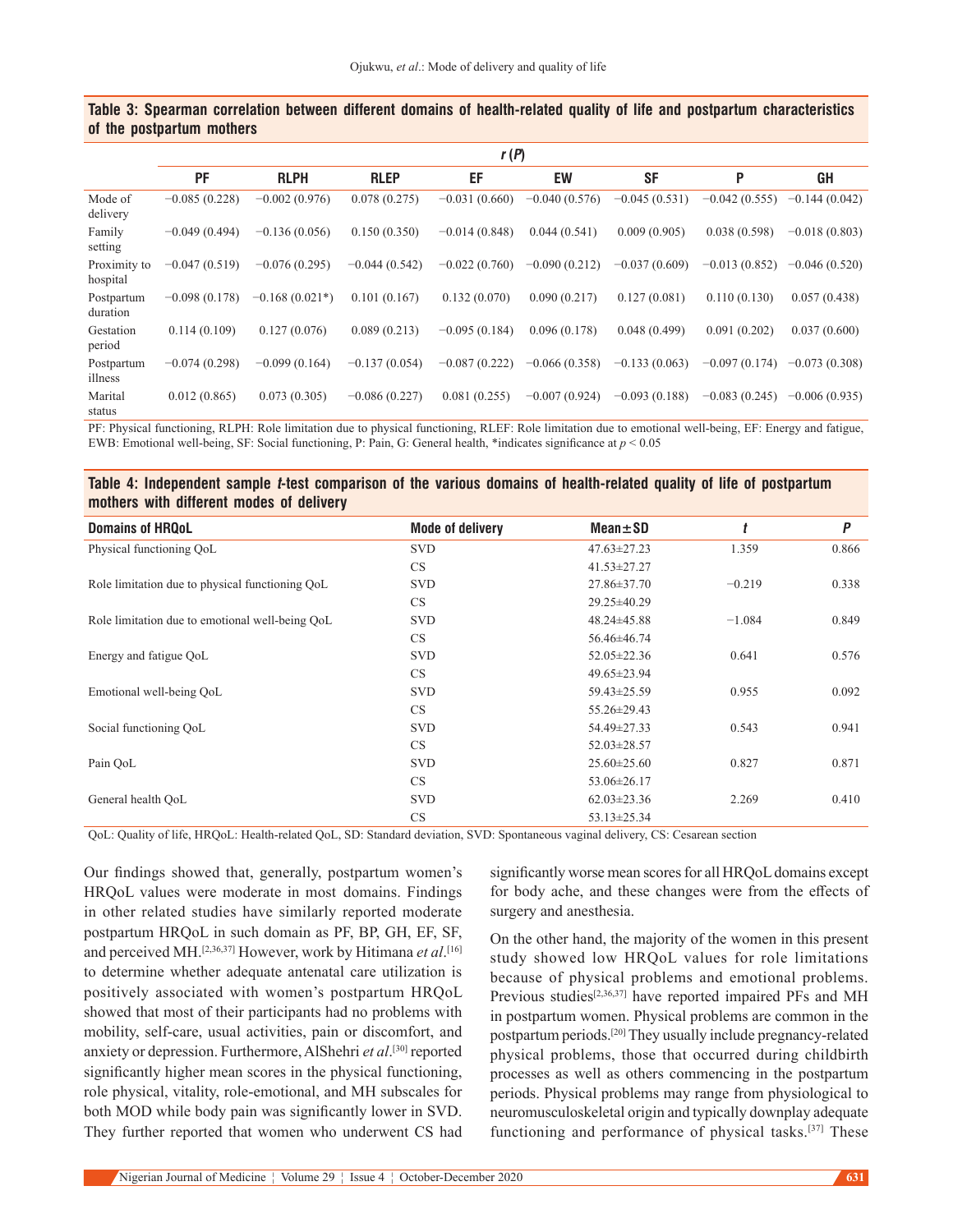stretch into the woman's MH, which other psychological factors may have compromised most times. MH issues are common in the postpartum periods and may include, among other things, postpartum blues, depression, and stress‑related mental issues.[38] Several factors reported to be affecting postpartum HRQoL include maternal age at conception, time since childbirth, low household income, emergency CS and psychopathologic symptoms,[18] and these have also been shown to impair PF, MH status, interpersonal relationships, social engagement, and overall postpartum QoL.<sup>[36]</sup>

This study showed no significant variations in the HRQoL scores between women in both the groups across the various domains. This finding corroborates with previous studies,  $[4,27]$ which reported that delivery mode did not affect the postpartum QoL. However, several studies<sup>[18-20,37-40]</sup> suggest that SVD might result in a better QoL, as compared to cesarean births. Irrespective of the nonsignificant differences in HRQoL revealed in the current study, women with SVD predominantly showed higher values of HRQoL in five domains which included PF, EF, perceived MH, SF, and GH. In contrast, some studies indicated a higher mean score of vitality (VT) and EW subscale, explaining that since tiredness and decreased energy are less common in the case of CS, vitality is higher in CS.[41] Moreover, relief from fear of labor pain and being concerned about the infant's safety higher in the women undergoing CS can be reasons for higher MH.<sup>[42]</sup> Even though the women with recent CS showed better values of BP, RP, and emotional problems in the present study, there is still a need to intensify the support offered to women post CS to improve their HRQoL.

Furthermore, this study only revealed a relationship between MOD and postpartum women's GH, unlike other HRQoL domains. Previous studies<sup>[14,25,43]</sup> have indicated suboptimal physical and mental HRQoL in women who had undergone CS. The relationship between MOD and GH in the current study further elucidated that women with CS showed slightly lower GH scores, as compared to the women with SVD. Previous studies were not clear on the mechanisms responsible for suboptimal physical and mental HRQoL in women with CS. In our opinion, the suboptimal physical and mental HRQoL reported by the CS group may be attributed to the fact that for some of those women, labor processes were not spontaneous which may affect the normal physiological processes of recovery.[30] This study failed to investigate the indications of CS among women in this study. This finding would have enhanced the reliability of our findings through assessing these indicators of CS as possible determinants of postpartum HRQoL.

These findings persistently emphasize the importance of the recommendations above (i.e., the need for increasing health attentions in women who underwent CS). However, our statistics suggested that only 2.5% of the variations in the women's GH were attributable to MOD. Therefore, further intensified studies to elucidate other determinants of postpartum HRQoL in a Nigerian population become paramount.

Limitation to the interpretation of this study's findings may come from two significant factors, the cross-sectional study design, and narrowness of its geographical scope. A longitudinal cohort study and inclusion of women from various geographical settings will better offer more reliable and generalizable findings in this study area. Future studies should also encompass the influence of perceptions of CS in an African context as a potential factor of suboptimal HRQoL in postpartum women.

# **Conclusion**

In general, postpartum women in this study exhibited low-to-moderate HRQoL. As much as there were no significant differences in HRQoL between groups, women with SVD showed higher HRQoL scores in most domains. MOD was a determinant of GH among these women, with those with CS reporting lower GH scores. Follow‑up care after childbirth for maintaining HRQoL, particularly in women with cesarean births, is recommended.

# **Acknowledgment**

We gratefully appreciate the efforts of our research respondents and our forum participants who sacrificed valuable time of their day jobs to take part in this study.

## **Financial support and sponsorship** Nil.

#### **Conflicts of interest**

There are no conflicts of interest.

# **References**

- 1. World Health Organization. WHO Recommendations on Postnatal Care of the Mother and Newborn. World Health Organization; 2013.
- 2. Rezaei N, Azadi A, Zargousi R, Sadoughi Z, Tavalaee Z, Rezayati M. Maternal health related quality of life and its predicting factors in the postpartum period in Iran. Scientifica (Cairo) 2016;2016:8542147: 1-7.
- 3. Dennis CL, Heaman M, Vigod S. Epidemiology of postpartum depressive symptoms among Canadian women: Regional and national results from a cross-sectional survey. Can J Psychiatry 2012;57:537-46.
- 4. Huang K, Tao F, Liu L, Wu X. Does delivery mode affect women's postpartum quality of life in rural China? J Clin Nurs 2012;21:1534-43.
- 5. Assarag B, Dubourg D, Maaroufi A, Dujardin B, De Brouwere V. Maternal postpartum morbidity in Marrakech: What women feel what doctors diagnose? BMC Pregnancy Childbirth 2013;13:225.
- 6. Ferdous J, Ahmed A, Dasgupta SK, Jahan M, Huda FA, Ronsmans C, *et al*. Occurrence and determinants of postpartum maternal morbidities and disabilities among women in Matlab, Bangladesh. J Health Popul Nutr 2012:30:143-58.
- 7. Daisy AA, Woude VD, Johanna MA, Jnenborg P, Vries JD. 'Health status and quality of life in postpartum women: A systematic review. Fectal Euro J Obstetrics Gynecol Repro Biol 2015;185:45‑52.
- 8. Tenfelde S, Tell D, Brincat C, Fitzgerald CM. Musculoskeletal pelvic pain and sexual function in the first year after childbirth. J Obstet Gynecol Neonatal Nurs 2019;48:59‑68.
- 9. Webb DA, Bloch JR, Coyne JC, Chung EK, Bennett IM, Culhane JF. Postpartum physical symptoms in new mothers: Their relationship to functional limitations and emotional well‑being. Birth 2008;35:179‑87.
- 10. Vesga‑López O, Blanco C, Keyes K, Olfson M, Grant BF, Hasin DS. Psychiatric disorders in pregnant and postpartum women in the United States. Arch Gen Psychiatry 2008;65:805-15.
- 11. Domingo‑Salvany A, Lamarca R, Ferrer M, Garcia‑Aymerich J,